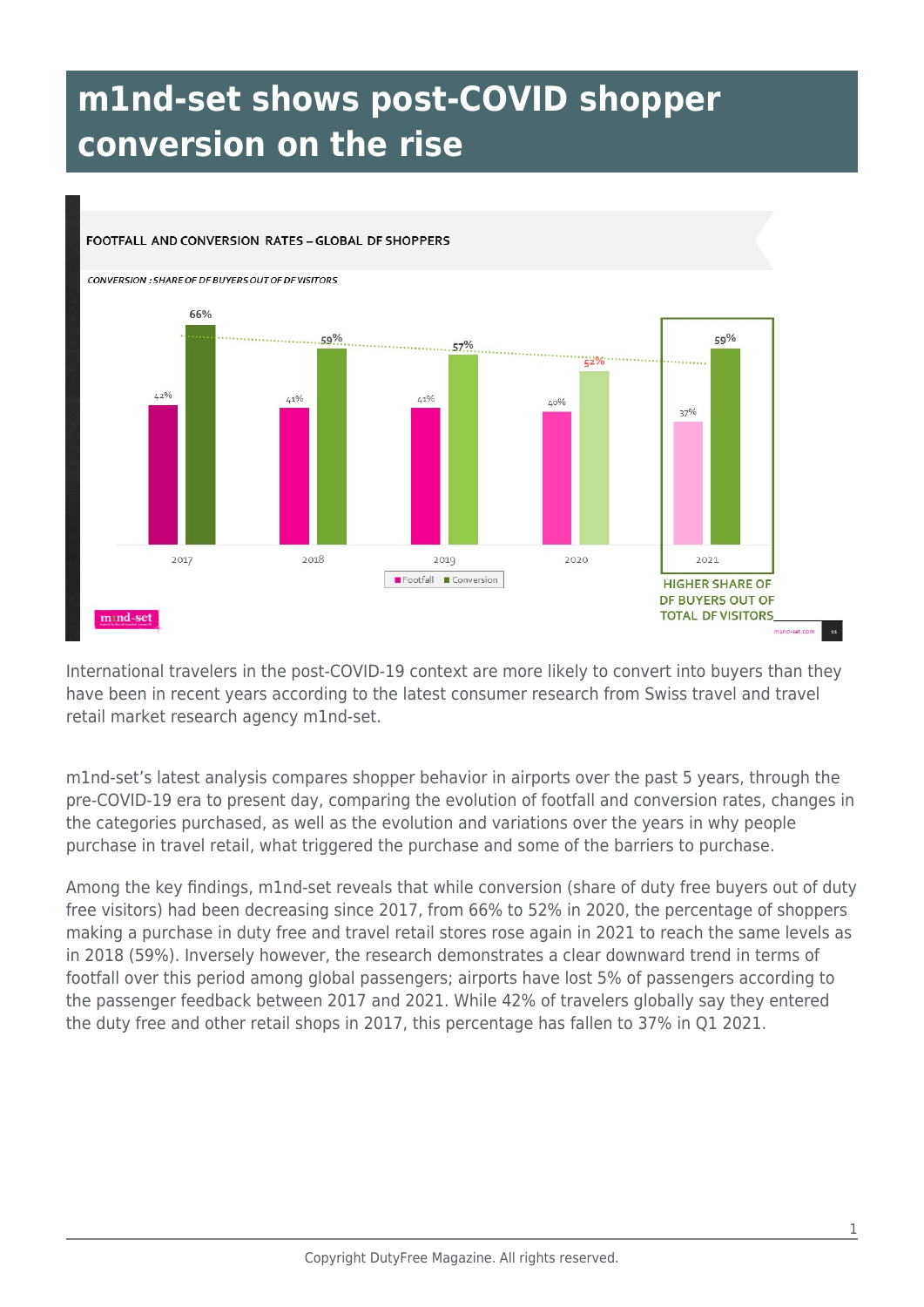

In 2021, global travelers are more likely to purchase categories that tend to be planned in advance



Another interesting finding that emerges from the analysis is the evolution of categories purchased and purchase planning. Global travelers in 2021 are more likely to purchase categories that tend to be planned in advance. For the Perfumes category, 41% of shoppers purchased in 2021 vs. 31% on average when considering all previous four years, an increase of 10%. For Fashion & Accessories, there is a 7% increase in 2021 compared to the previous years, (22% vs. 15%), 6% for Skincare (25% vs. 19%) and Jewellery & Watches (14% vs. 8%), 5% for Tobacco products (22% vs. 17%) and 4% for Make-up (20% vs. 16%). For all of these categories, the significant majority of shoppers – between 75% and 90% depending on the category – plan their purchases.